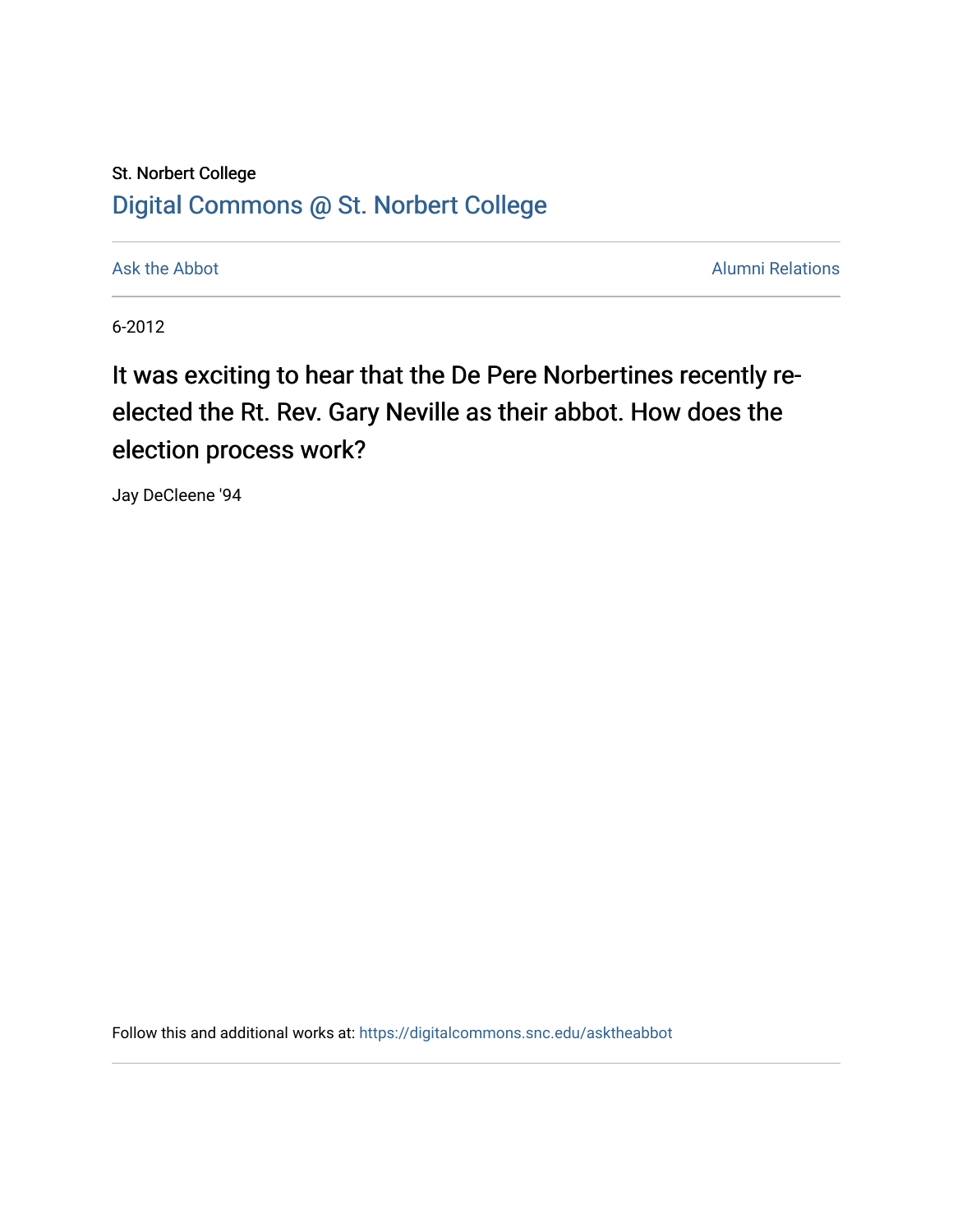

[Academics](https://www.snc.edu/academics) [Admission](https://www.snc.edu/admission) [Campus Life](https://www.snc.edu/campuslife) [Living Norbertine](https://www.snc.edu/livingnorbertine) [Athletics](https://www.snc.edu/athletics) [About](https://www.snc.edu/about)

Q

Giving

to SNC

 $\geq$  [Alumni](https://www.snc.edu/alumni/)  $\geq$  [Ask the Abbot](https://www.snc.edu/alumni/abbot/)  $\geq$  July 2012 合

## [Alumni](https://www.snc.edu/alumni/index.html)

[Events & Reunions](https://www.snc.edu/alumni/event/index.html) [Behind the Arch](https://www.snc.edu/alumni/event/behindthearch/) [Benefits and Services](https://www.snc.edu/alumni/benefits.html) [Get Involved](https://www.snc.edu/alumni/getinvolved.html) [Give to SNC](http://giving.snc.edu/) [Alumni Awards](https://www.snc.edu/alumni/awards/index.html) [Knight Lights](https://www.snc.edu/alumni/knightlights/index.html) [Alumni-Owned](https://www.snc.edu/alumni/directory/index.html) [Businesses Network](https://www.snc.edu/alumni/directory/index.html) [Alumni Board](https://www.snc.edu/alumni/alumniboard.html) [Student Alumni](https://www.snc.edu/alumni/saa.html)

[Ambassadors](https://www.snc.edu/alumni/saa.html)

[Staff](https://www.snc.edu/alumni/contactus.html)

# July 2012 Question:

Dear Abbot Pennings,

It was exciting to hear that the De Pere Norbertines recently reelected the Rt. Rev. Gary Neville as their abbot. How does the election process work?

Thanks, Jay DeCleene '94

#### Answer:

My dearest Jay,

Thank you for your kind inquiry into the life and practices of my beloved confreres. A Norbertine abbatial election is a sacred practice and, compared to this country's contentious political elections, a simple affair suffused with prayer and contemplation.

The process begins about a month before the appointed election day, when members of each house of St. Norbert Abbey – the De Pere abbey itself, St. Joseph Priory on the college campus, and St. Moses the Black Priory in Raymond, Miss. – convene to celebrate Mass and discuss the challenges the abbey faces. Our intent in so doing is to discern which of our confreres we are called to elect.

On the eve of the election, all abbey members gather for vespers and holy hour, joined by the Norbertine abbot general, currently the Most Rev. Thomas Handgrätinger, O.Praem. The next day we celebrate Mass, and then voting begins, with the abbot general presiding.



### Ask the Abbot

As the founder of St. Norbert College, and having a prime seat in the center of campus throughout the years, I, Abbot Bernard Pennings, hold the answers to many of your burning questions about the college. [Submit Your Question](https://www.snc.edu/alumni/abbot/index.html)